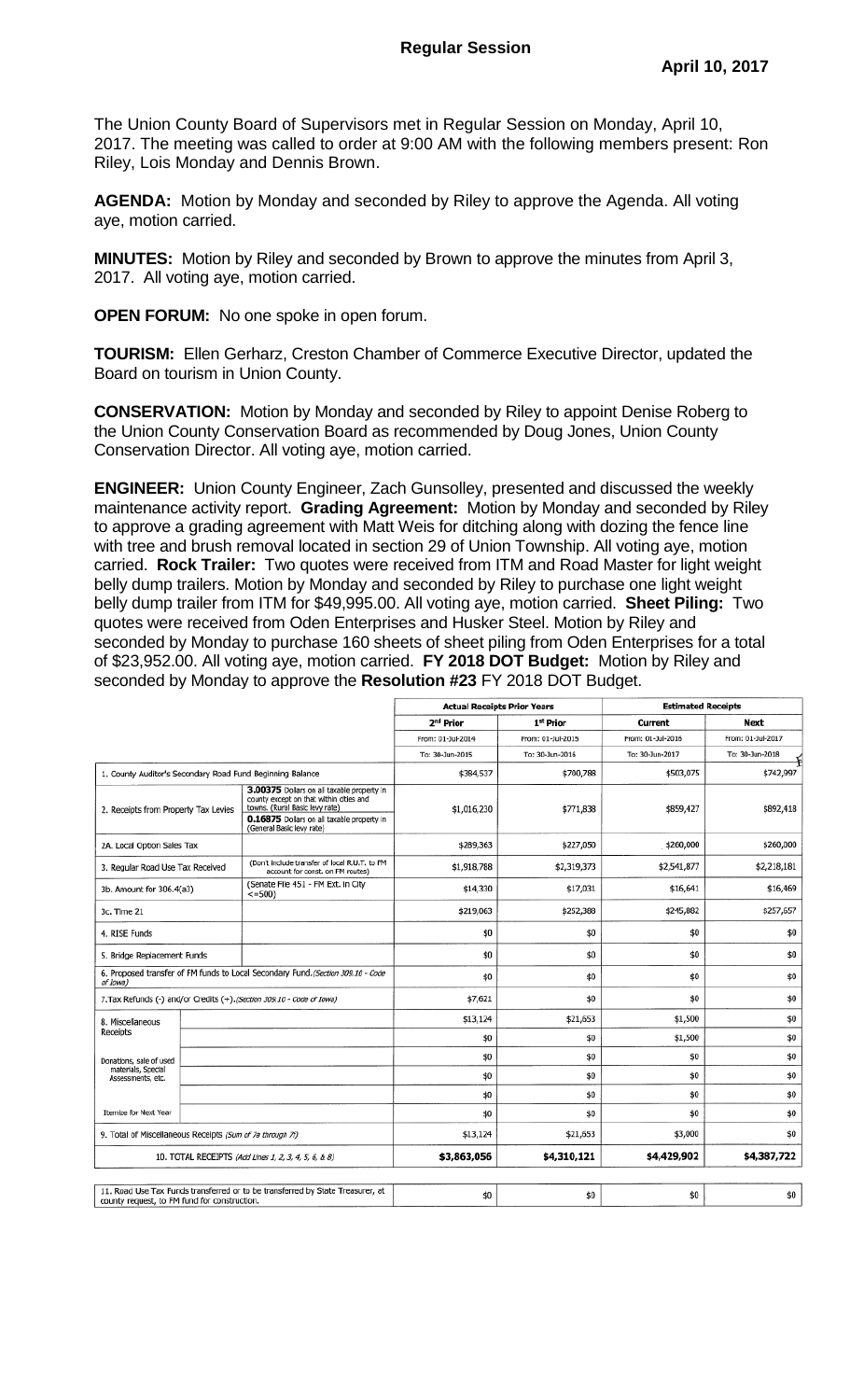|                                                                                                                                                  | <b>Actual Expenditures Prior Years</b> |                   | <b>Estimated Expenditures</b> |                   |
|--------------------------------------------------------------------------------------------------------------------------------------------------|----------------------------------------|-------------------|-------------------------------|-------------------|
| Summary of Actual and Proposed Expenditures                                                                                                      | 2 <sup>nd</sup> Prior                  | 1st Prior         | Current                       | Next              |
|                                                                                                                                                  | From: 01-3ul-2014                      | From: 01-Jul-2015 | From: 01-Jul-2016             | From: 01-Jul-2017 |
| 70X * Administration and Engineering                                                                                                             | To: 30-Jun-2015                        | To: 30-Jun-2016   | To: 30-Jun-2017               | To: 30-Jun-2018   |
| 700 Administration Expenditures (100)                                                                                                            | \$190,528                              | \$192,431         | \$185,165                     | \$241,218         |
| 701 Engineering Expenditures (100)                                                                                                               | \$226,207                              | \$264,091         | \$312,795                     | \$204,663         |
| <b>TOTAL - ADMINISTRATION &amp; ENGINEERING:</b>                                                                                                 | \$416,735                              | \$456,522         | \$497,960                     | \$445,881         |
| 020 * Construction                                                                                                                               |                                        |                   |                               |                   |
| Adjusted Construction Program Expenditures (300) on FM and Local<br>Sec. Roads<br>(With other than FM funds ---See Accomplishment Year projects) | \$30,093                               | \$373,286         | \$169,535                     | \$55,000          |
| 71X * Roadway Maintenance                                                                                                                        |                                        |                   |                               |                   |
| 710 Bridges and Culverts (420, 430)                                                                                                              | \$56,216                               | \$181,262         | \$104,075                     | \$232,100         |
| 711 Roads (4250, 460, 480)                                                                                                                       | \$1,504,519                            | \$1,562,060       | \$1,629,655                   | \$1,629,036       |
| 712 Snow and Ice Control (520)                                                                                                                   | \$129,125                              | \$106,496         | \$165,620                     | \$149,464         |
| 713 Traffic Controls (590)                                                                                                                       | \$113,172                              | \$93,258          | \$109,685                     | \$62,264          |
| 714 Road Clearing (490)                                                                                                                          | \$0                                    | \$0               | \$0                           | \$0               |
| <b>TOTAL - ROADWAY MAINTENANCE:</b>                                                                                                              | \$1,803,032                            | \$1,943,076       | \$2,009,035                   | \$2,072,864       |
| 72X * General Roadway                                                                                                                            |                                        |                   |                               |                   |
| 720 New Equipment (610)                                                                                                                          | \$129,581                              | \$182,405         | \$244,925                     | \$213,000         |
| 721 Equipment Operations (620, 630, 650)                                                                                                         | \$776,312                              | \$806,734         | \$727,660                     | \$838,996         |
| 722 Tools, Materials and Supplies (655, 660, 670, 680, 690)                                                                                      | \$5,310                                | \$32,211          | \$24,090                      | \$9,000           |
| 723 Real Estate and Buildings (800)                                                                                                              | \$1,205                                | \$12,812          | \$13,700                      | \$9,000           |
| <b>TOTAL - GENERAL ROADWAY :</b>                                                                                                                 | \$912,408                              | \$1,034,162       | \$1,010,375                   | \$1,069,996       |
|                                                                                                                                                  |                                        |                   |                               |                   |
| TOTAL EXPENDITURES (70X + 020 + 71X + 72X)                                                                                                       | \$3,162,268                            | \$3,807,046       | \$3,686,905                   | \$3,643,741       |
| County Auditor's Bal. of Sec. Road Fund at end of Fiscal Year                                                                                    | \$700,788                              | \$503,075         | \$742,997                     | \$743,981         |
| TOTAL (Must equal receipts) [Does not include transfer of Road Use<br>Tax to FM Fund]                                                            | \$3,863,056                            | \$4,310,121       | \$4,429,902                   | \$4,387,722       |

Roll Call Vote: Monday, aye; Riley, aye; Brown, aye; motion carried. **Five Year Secondary Roads Construction Program:** Motion by Riley and seconded by Brown to approve **Resolution #24 FY 16/17** Five Year Secondary Roads Construction Program (detailed information is published under the Secondary Roads tab on the Union County website). Roll Call vote: Brown, aye; Riley, aye; Monday, aye; motion carried.

## **Lois Monday left at 11:45 AM.**

**HANDWRITTEN CLAIMS: SICOG:** Motion by Riley and seconded by Brown to approve handwritten claim number 130166 in the amount of \$167,185.00 to Southern Iowa Council of Governments (SICOG). All voting aye, motion carried. **TASC:** Motion by Riley and seconded by Brown to approve handwritten claim number 20170329 in the amount of \$472.68 to TASC. All voting aye, motion carried.

**CLAIMS:** Motion by Riley and seconded by Brown to pay claims 130167-130283. All voting aye, motion carried.

| 0001 GENERAL BASIC FND.         |          | <b>CITY OF AFTON</b>               | 181.91     |
|---------------------------------|----------|------------------------------------|------------|
| <b>ABEL</b>                     | 72.00    | <b>CRESTON FARM &amp; HOME</b>     | 478.68     |
| <b>AFTON STAR</b>               | 599.64   | <b>CRESTON MUNICIPAL UTILITIES</b> | 91.22      |
| <b>AGRILAND</b>                 | 150.20   | <b>CROSS-DILLON TIRE</b>           | 52.50      |
| <b>AKIN</b>                     | 16.99    | <b>FELD FIRE</b>                   | 334.35     |
| <b>ALLIANT</b>                  | 2,130.82 | <b>FRANKS SERVICE</b>              | 667.57     |
| APPANOOSE CO. AUDITOR           | 253.41   | <b>GATR TRUCK</b>                  | 39.10      |
| ARAMARK                         | 17.70    | <b>GUNSOLLEY</b>                   | 25.76      |
| <b>BM SALES</b>                 | 116.00   | <b>HALLETT MATERIALS</b>           | 675.13     |
| <b>BOYD APPLIANCE</b>           | 105.00   | <b>HARRISON TRUCK CENTERS</b>      | 789.72     |
| <b>CARPENTER UNIFORM</b>        | 34.98    | <b>HEARTLAND TIRE</b>              | 40.00      |
| <b>CINTAS FIRST AID</b>         | 106.30   | <b>HOTSY</b>                       | 560.00     |
| <b>COST ADVISORY SERVICES</b>   | 125.00   | <b>HOUSBY MACK</b>                 | 205.66     |
| <b>CRESTON FARM &amp; HOME</b>  | 34.17    | <b>INNOVATIVE INDUSTRIES</b>       | 262.00     |
| <b>CRESTON PLAZA APARTMENTS</b> | 261.00   | IA. PRISON INDUSTRIES              | 4,129.70   |
| <b>CRESTON PUBLISHING</b>       | 455.77   | <b>MARTIN MARIETTA</b>             | 727.90     |
| <b>CULLIGAN</b>                 | 101.00   | <b>NAPA</b>                        | 6,187.90   |
| <b>DISTRICT IV TREAS</b>        | 15.00    | <b>OFFICE MACHINES</b>             | 126.16     |
| <b>EXCEL MECHANICAL</b>         | 751.50   | PRO DIESEL                         | 6,885.83   |
| <b>FARMERS ELECTRIC</b>         | 941.81   | <b>SCC NETWORKS</b>                | 40.00      |
| <b>GREEN VALLEY PEST</b>        | 199.70   | <b>SCHILDBERG</b>                  | 73,839.57  |
| <b>HANSEN</b>                   | 258.30   | SNAP-ON                            | 67.97      |
| <b>HEARTLAND TIRE</b>           | 710.66   | <b>SIRWA</b>                       | 19.00      |
| IA. CO. ATTORNEYS ASSOC         | 441.00   | <b>VICKER</b>                      | 40.00      |
| <b>ISACA TREAS</b>              | 225.00   | <b>ZIEGLER</b>                     | 1,028.88   |
| <b>ISCTA</b>                    | 130.00   | 0020 SECONDARY ROAD FND. TTL.:     | 104,782.72 |
| <b>JIM'S SANITATION</b>         | 315.00   |                                    |            |